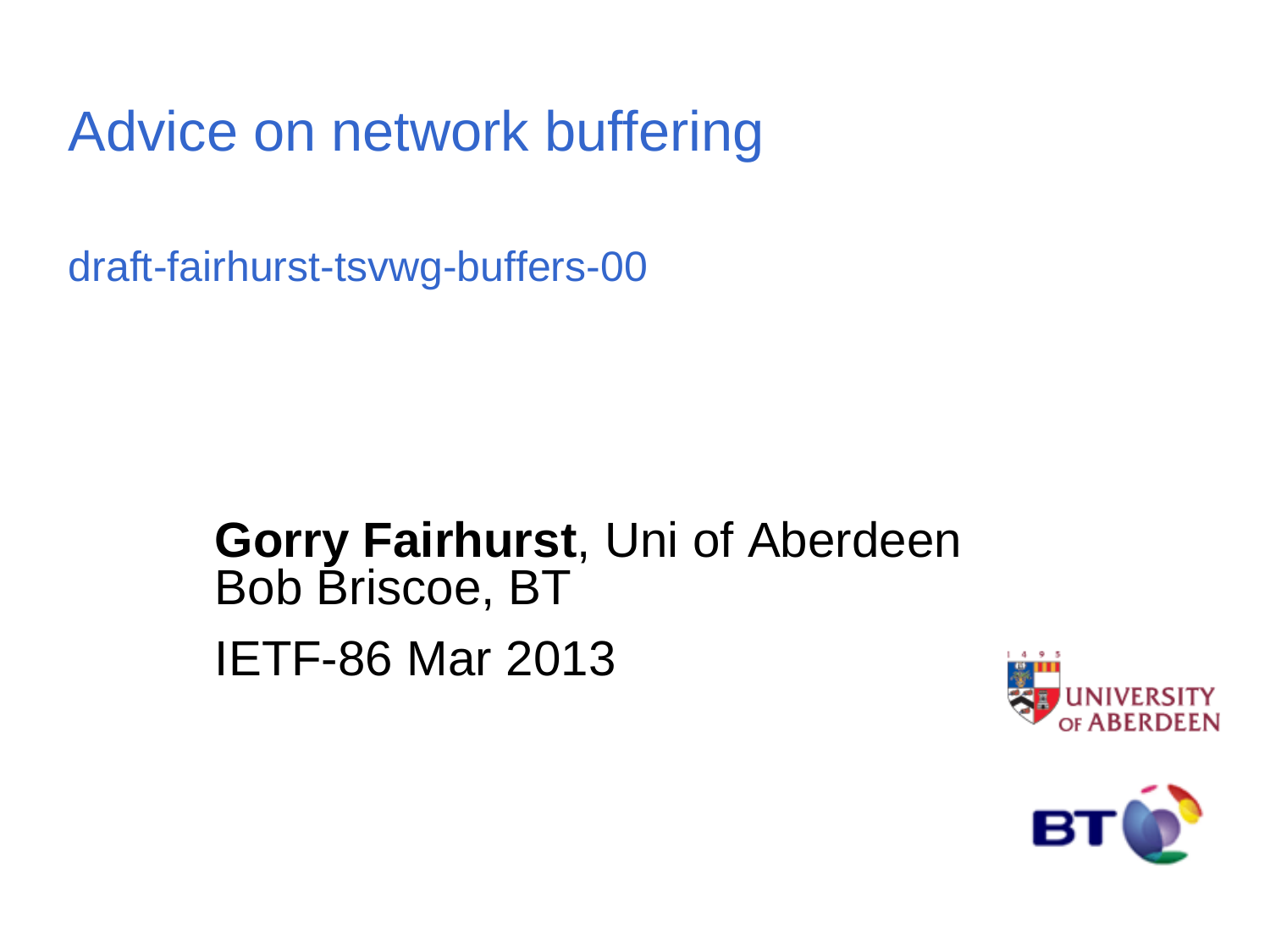### Existing buffering advice: §13 RFC3819 Advice for Internet Subnetwork Designers (BCP)

- Started 1999, published Jul 2004.
- Tentatively recommended RED & ECN
- Recommended large buffers
	- link\_bandwidth \* link\_delay product \* N
- At that time
	- L2 equipment had very short buffers
	- research on sizing buffers was immature (just) [McKeown Sizing Router Buffers, SIGCOMM'04]
- We want to fix the advice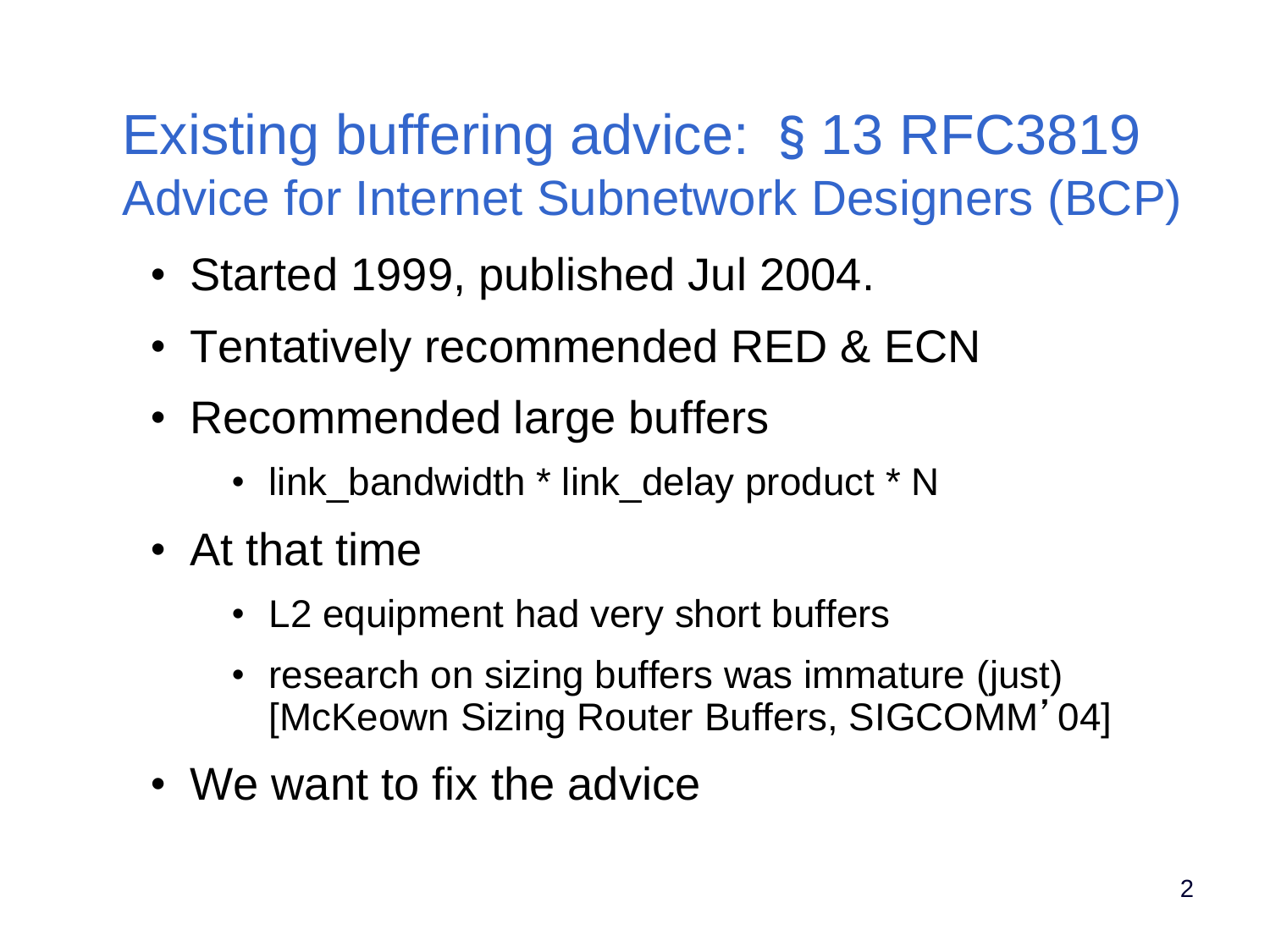## Proposed flow of logic

- A long-running TCP will fill a tail-drop buffer if it is the bottleneck
	- hard to test, because intermittent
	- conditional on coincidence of 4 pathologies
- Therefore *implementers* should use AQM & ECN
	- in every buffer: subnet, router, middlebox or host
	- later section lists candidate AQMs
- If line rate adjusts, buffer should adjust accordingly
- If no AQM in existing buffers
	- advice for *operator* on buffer sizing
- If no auto-adjustment in existing buffers
	- advice for *operator* on static buffer sizing